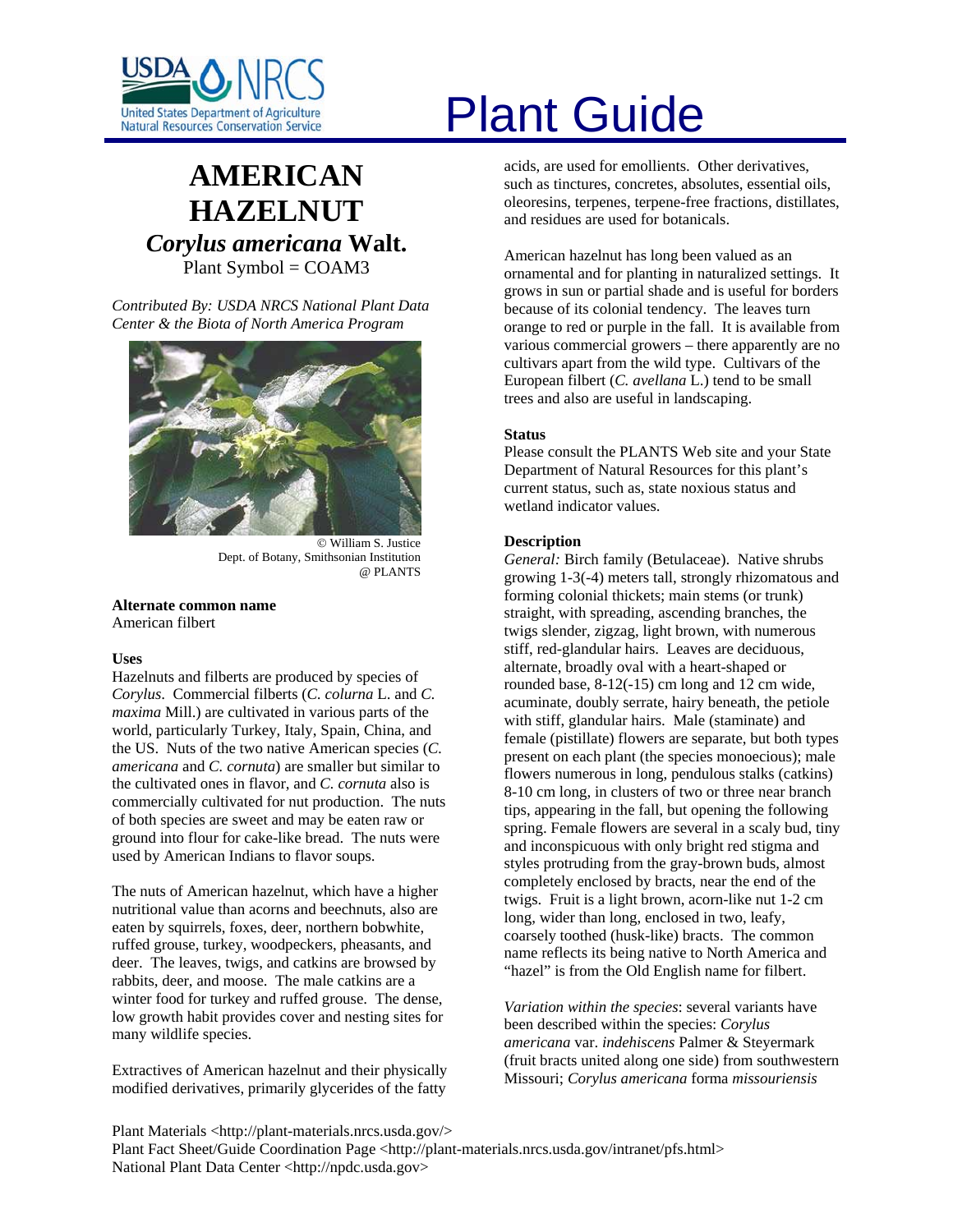(A. DC.) Fern. (petioles essentially glandless) from southeastern Kansas. These have not been generally recognized, and the species is currently treated with no formal variants.

Distinguished from beaked hazelnut (*Corylus cornuta*) by absence of a horned beak on the fruit.

*Distribution:* Widespread in eastern North America, Maine west to Saskatchewan and North Dakota, south to eastern Oklahoma, Arkansas, and Georgia, not found along the Gulf coast region. For current distribution, please consult the Plant Profile page for this species on the PLANTS Web site.

#### **Adaptation**

American hazelnut occurs in moist to dry woods and thickets, forest margins, roadsides, and fencerows and other disturbed areas. It grows best on rich, moist, well-drained soils but often may be found close to streamsides and also grows on prairies. Open habitats are common, but it also can grow successfully in deep shade and is found at 0-750 at meters in elevation. This species flowers in March– May before the emergence of leaves and fruits in July–September.

#### **Establishment**

Plants of American hazelnut may begin producing seed after the first year and produce good seed crops every 2-3 years. The seeds have a period of dormancy, apparently overcome by cold treatment.

#### **Management**

American hazelnut is removed by growers of commercial, closely managed forests, primarily because of its aggressive colonial habit and corresponding competition with timber trees. It is easily top-killed by spring and summer fires. The underground roots and rhizomes can survive low- to moderate-severity fires when the humus is moist, but they are relatively shallow and vulnerable to repeated summer fires when the humus is dry and combustible.

American hazelnut is not affected by any serious pests. Several canker-forming fungi may result in girdling or breakage of stems. Mildew may defoliate plants and fungi may destroy nuts.

# **Cultivars, Improved and Selected Materials (and area of origin)**

Sun Harvest Germplasm American hazelnut was released from the Elsberry Plant Materials Center in 2007. Sun Harvest Germplasm is a composite of six accessions that were collected in Illinois and

Missouri. The 6 accessions that comprise Sun Harvest Germplasm were selected from a total of 14 accessions for greater canopy symmetry, plant height, nut production and insect/disease resistance. Sun Harvest Germplasm provides excellent wildlife food and habit. Also, it may be useful as a medium sized tree component in windbreaks.

Contact your local Natural Resources Conservation Service (formerly Soil Conservation Service) office for more information. Look in the phone book under "United States Government." The Natural Resources Conservation Service will be listed under the subheading "Department of Agriculture."

#### **References**

Brunner, F. & D.E. Fairbrothers 1979. *Serological investigation of the Corylaceae*. Bull. Torrey Bot. Club 106:97-103.

Buckman, R.E. 1964. *Effects of prescribed burning on hazel in Minnesota.* Ecology 45:626-629.

Coladonato, M. 1993. *Corylus americana*. IN: W.C. Fischer (compiler). *The fire effects information system* [Data base]. USDA, Forest Service, Intermountain Research Station, Intermountain Fire Sciences Laboratory, Missoula, Montana. <http://www.fs.fed.us/database/feis/>

Drumke, J.S. 1965. *A systematic survey of Corylus in North America.* Diss. Abstr. 25:4925-4926.

Furlow, J.J. 1990. *The genera of Betulaceae in the southeastern United States.* J. Arnold Arbor. 71:1- 67.

Furlow, J.J. 1993. *Corylus*. Pp. 535-538, IN: *Flora of North America, north of Mexico*. *Vol. 3*. Oxford Univ. Press, New York, New York. <http://hua.huh.harvard.edu/cgibin/Flora/flora.pl?FLORA\_ID=12395>

Hardin, J.W. 1952. *The Juglandaceae and Corylaceae of Tennessee.* Castanea 17:78-89.

Kasapligil, B. 1964. *A contribution to the histotaxonomy of Corylus (Betulaceae).* Adansonia 4:43-90.

Kasapligil, B. 1972. *A bibliography on Corylus (Betulaceae) with annotations.* Northern Nut Growers Ann. Rept. 63:107-162.